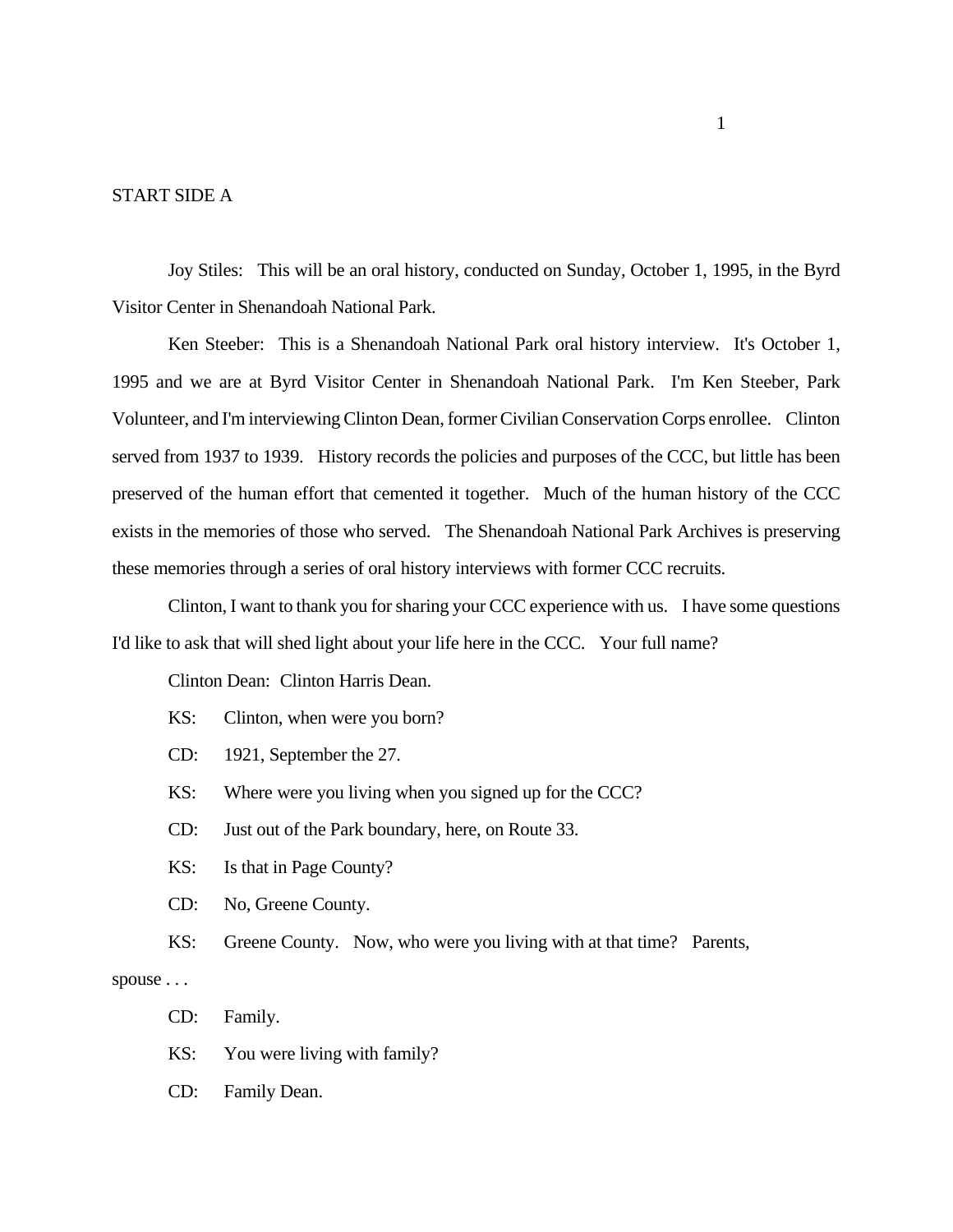KS: Did you have any brothers or sisters?

CD: One brother, and one sister.

KS: How did you find out about the CCC?

CD: I had a friend that joined the year before. This judge decided I should join them, too

. . .

KS: I see.

CD: Because I was a little unruly.

KS: Oh, got in a little trouble.

CD: Yeah. And he suggested that I didn't come before him within a two year period. So he suggested a two [laughter] . . . two years in the CCC!

KS: I understand! Okay, now, uh, what year was it that you joined? That was, I take it, was 1937?

CD: 1937.

KS: What month was that?

CD: I think maybe January, I know it was wintertime.

KS: January? In the winter time?

CD: Yeah.

KS: Okay. And how old were you at the time?

CD: 16.

KS: What was the last year of school that you attended?

CD: Sixth grade.

KS: Sixth grade. Now, you say 16, did you have to fudge your age to get in? A lot of boys did that, didn't they?

[Dean nods head affirmatively]

KS: Clinton nods yes.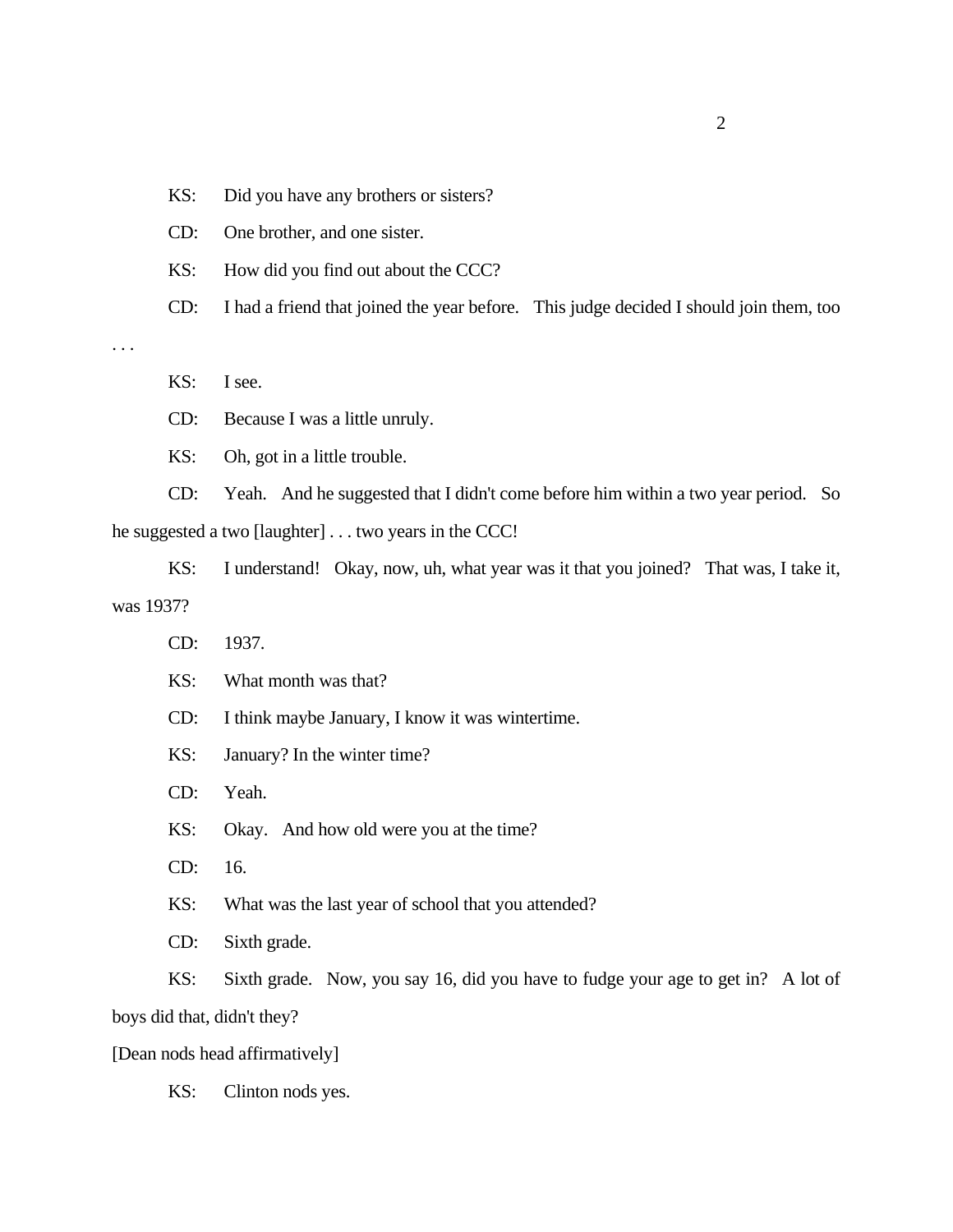CD: Yes.

KS: Okay. Camp life, let me ask you a little bit about your camp life. And what camp were you assigned to?

CD: Camp 3.

KS: Camp 3. And that was in the Southern District, near ...

CD: South River Picnic Ground. This side of South River Picnic Ground.

KS: Was it at the picnic ground site?

CD: No.

KS: Where it is today?

CD: No, there's a company street there today.

KS: Oh, okay.

CD: Yeah. Pavement still there, look good. Looks good.

KS: You're going to have to show me that. Alright, tell me about the, your daily camp routine, like, you know, like when reveille was, and . . .

CD: Well, we had breakfast, oh, I think it was around 6 o'clock, well as I can remember, 6 or 6:30. From there, we went into the woods, to cut dead chestnut trees, (). Well, we had fire trails some days, we built fire trails, but mostly it was the chestnut trees they were concentrating on. Saw them down, saw them in two place if they landed on another chestnut tree.

KS: Now, the two years you were there, did you just do lumber work on the trees, or was there other duties that you did?

CD: We planted, we planted shrubbery, you know, and . . . fighting forest fires.

KS: Did you have a lot of fires in those days?

CD: Yeah, we had some.

KS: Quite a bit. How about grading the roadside, did you do that?

CD: Yes, did that.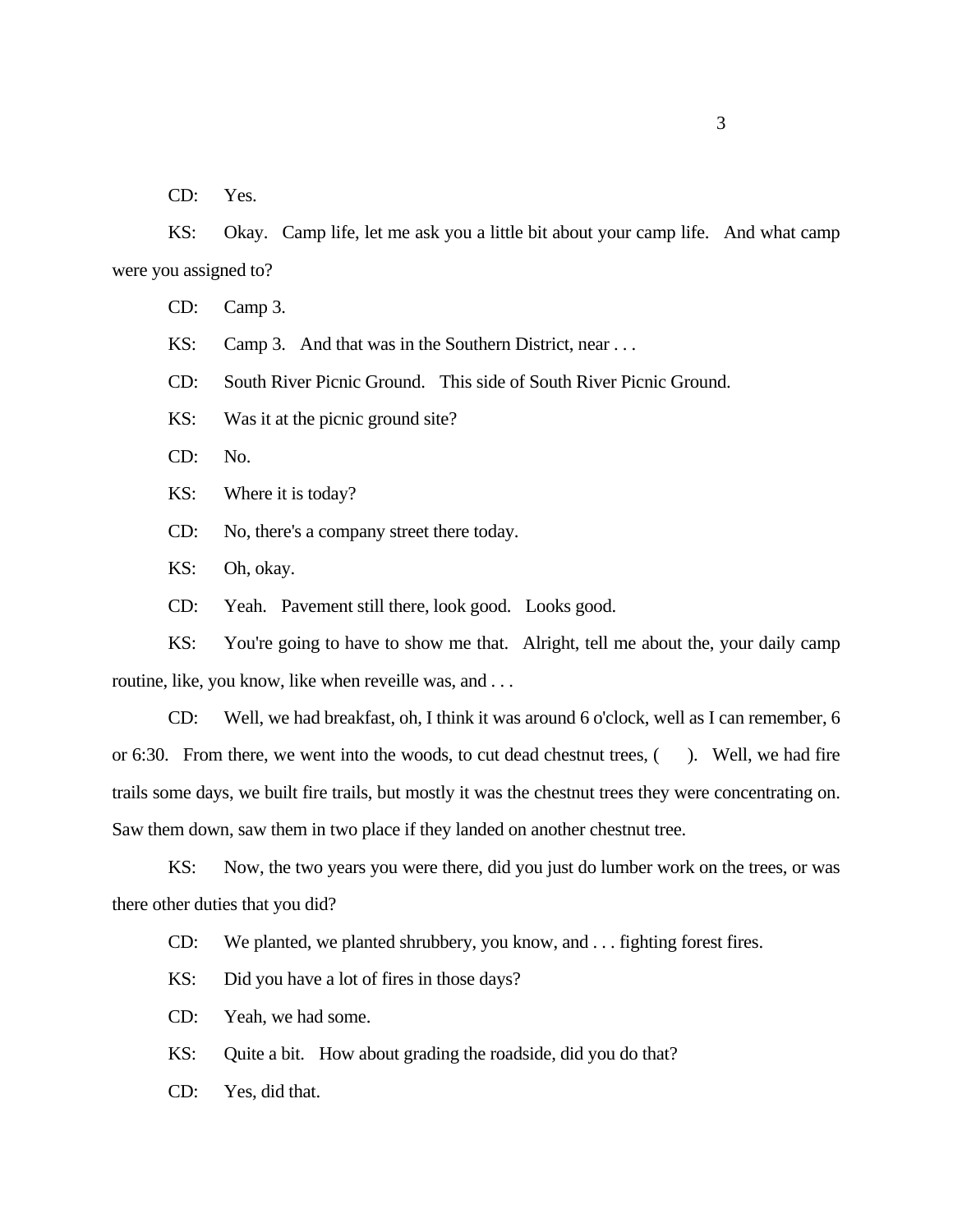- KS: Planted trees? Erosion control? Did you do erosion control?
- CD: Right, right.
- KS: Okay. Were you trained for any of the job specialties while you were here?
- CD: No, nothing special.
- KS: Okay. What kind of tools did they, did you have to work with?
- CD: Pick and shovel.
- KS: Mostly pick and shovel.
- CD: Cross cut saw. Yup. I drove a truck the last year, I think the last year.
- KS: What were your duties driving the truck? Did--
- CD: Dump truck.
- KS: Dump truck.
- CD: Yeah.
- KS: And what were you hauling most of the time?
- CD: Dirt, rocks . . .
- KS: Fill dirt?

CD: ( ) sometimes. Shrubbery. You know, dig it up, and slide it up on the back of a truck and haul it to the site to where you'd replant it.

- KS: Oh, I see. How would you rate the quality of work that was performed by the CCC?
- CD: Oh, I think they did some wonderful work. Wonderful work.
- KS: Do you think it was of high quality?
- CD: I think it was, I think at that time that we did better work than the WPA! [laughter]
- KS: How would you rate the supervision that you received?
- CD: Oh, well, yeah, I think we had some good supervisors, yup.
- KS: They were civilians, weren't they?
- CD: They were civilians, yup.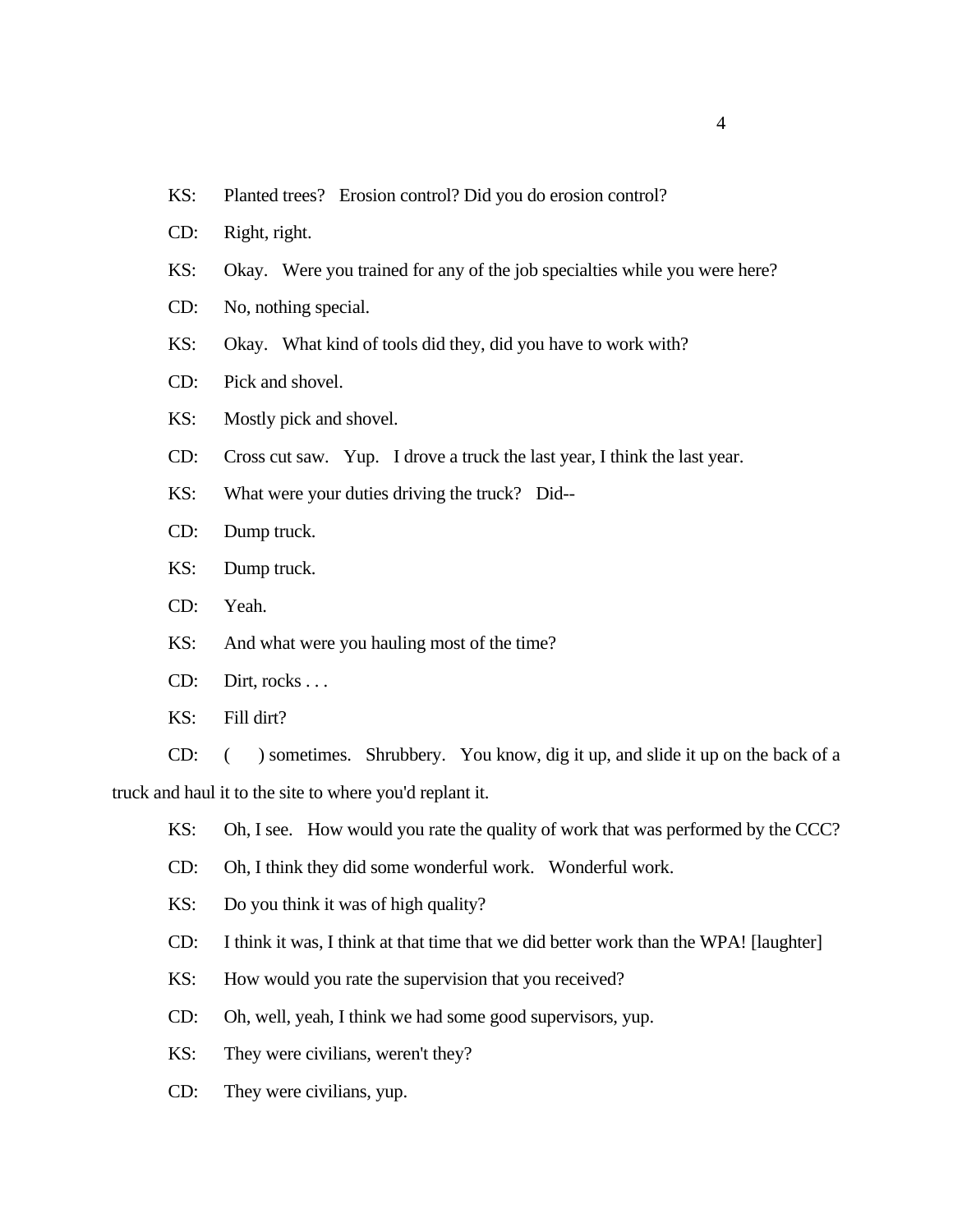- KS: Were they local men?
- CD: Yes, local men.
- KS: And how about the job assignments: were they well planned? I mean ...
- CD: Yes, yes.
- KS: ... did you really know what you had to do and go out and do it?
- CD: Yeah, right.

KS: They were all planned well. Okay, I want to get back a little bit to camp life. Were there many disciplinary problems in camp?

- CD: We had some problems with the fellows from Pennsylvania when they moved in.
- KS: Were they minor problems? Or ...
- CD: Yeah--
- KS: How would you rate them?
- CD: --a few fights.
- KS: A few fights?

CD: They tried to take over their camp. We had a Virginia camp there, and they moved a lot of boys in from Pennsylvania. You know, and one guy was . . . think he's () the best, you know, and the other guy thinks you're wrong, he thinks you're wrong.

- KS: And it winds up to be a scrape.
- CD: Yeah, and you had to settle it! [laughs]
- KS: Now, of course there wasn't always discipline problems--
- CD: No, no, no.
- KS: Would you say that was an exception?
- CD: Umm-hmm. Right.

KS: How about discipline? How was it handled? Who handled the disciplinary?

CD: Well, the captain.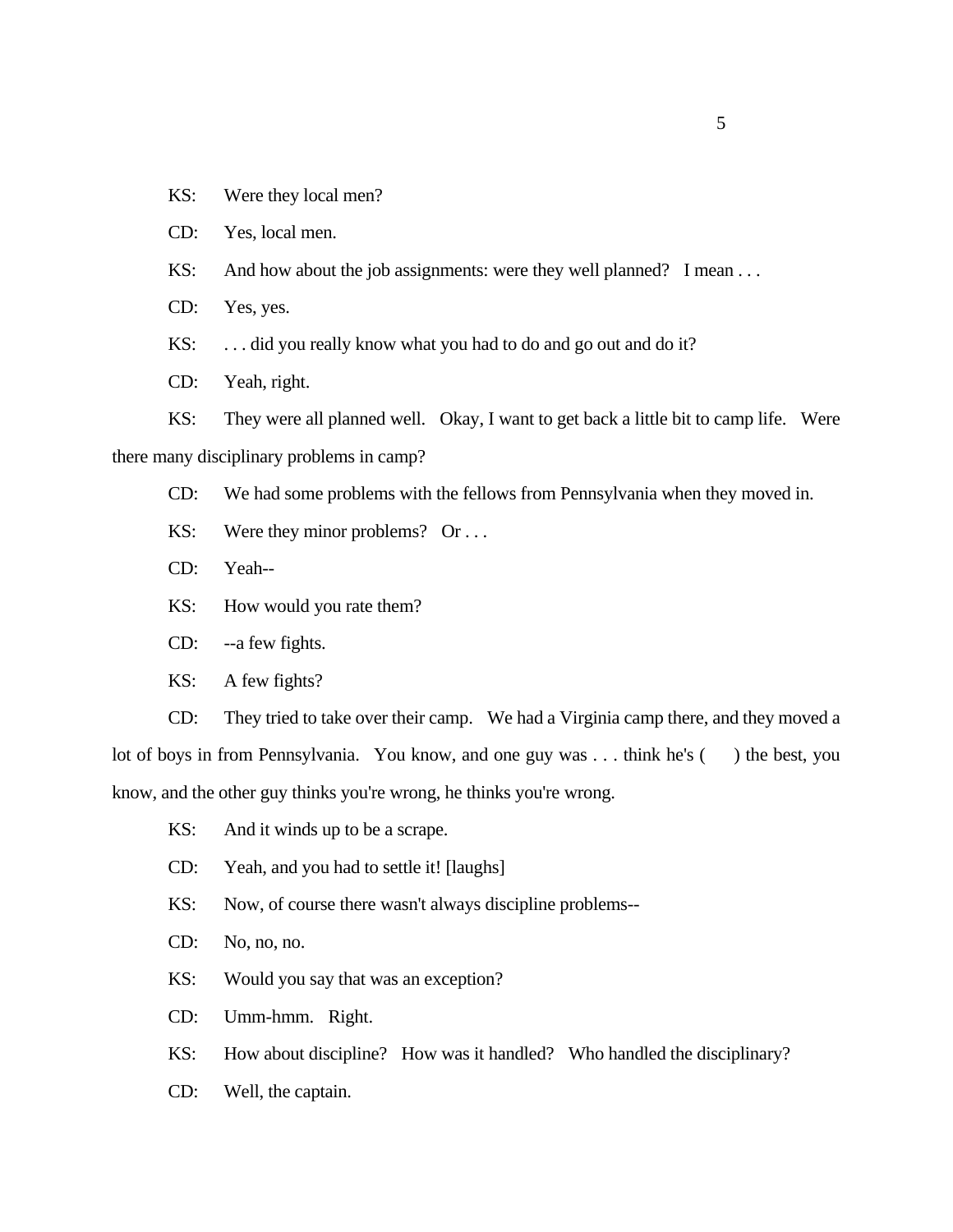KS: Right.

CD: He handled most of that.

KS: What was some of the punishment that would be handed out for infractions of rules?

CD: Oh, like KP for a week, or you'd clean the--what they call the grease pit.

KS: Would that be just like the Army?

CD: Yeah, same thing. I think it taught me a lot of discipline, for the Army and for my time in the Merchant Marines after, oh yeah.

- KS: Oh, yeah.
- CD: I'm sure.
- KS: Now, how about the food that you had? Who prepared it?

CD: Well, we had cooks that had experience in restaurant work.

KS: Were they civilians or were they enrollees?

CD: No, they were enrollees.

KS: They were enrollees. How did you like the food?

- CD: I loved it.
- KS: First rate?
- CD: Umm hmm.
- KS: Okay. How about your laundry? Now, I'm a little bit confused how laundry was

#### handled.

CD: Well, we had a laundry truck. I guess they did the laundry down in Elkton.

KS: You sent your personal laundry out?

CD: Umm hmm.

KS: Okay. Were you required--I would imagine, how often did you wear like a fatigue

outfit? Was that, what were your issue of clothing? Do you remember?

CD: Well, I think you had about three pair of fatigues and two sets of class A uniforms.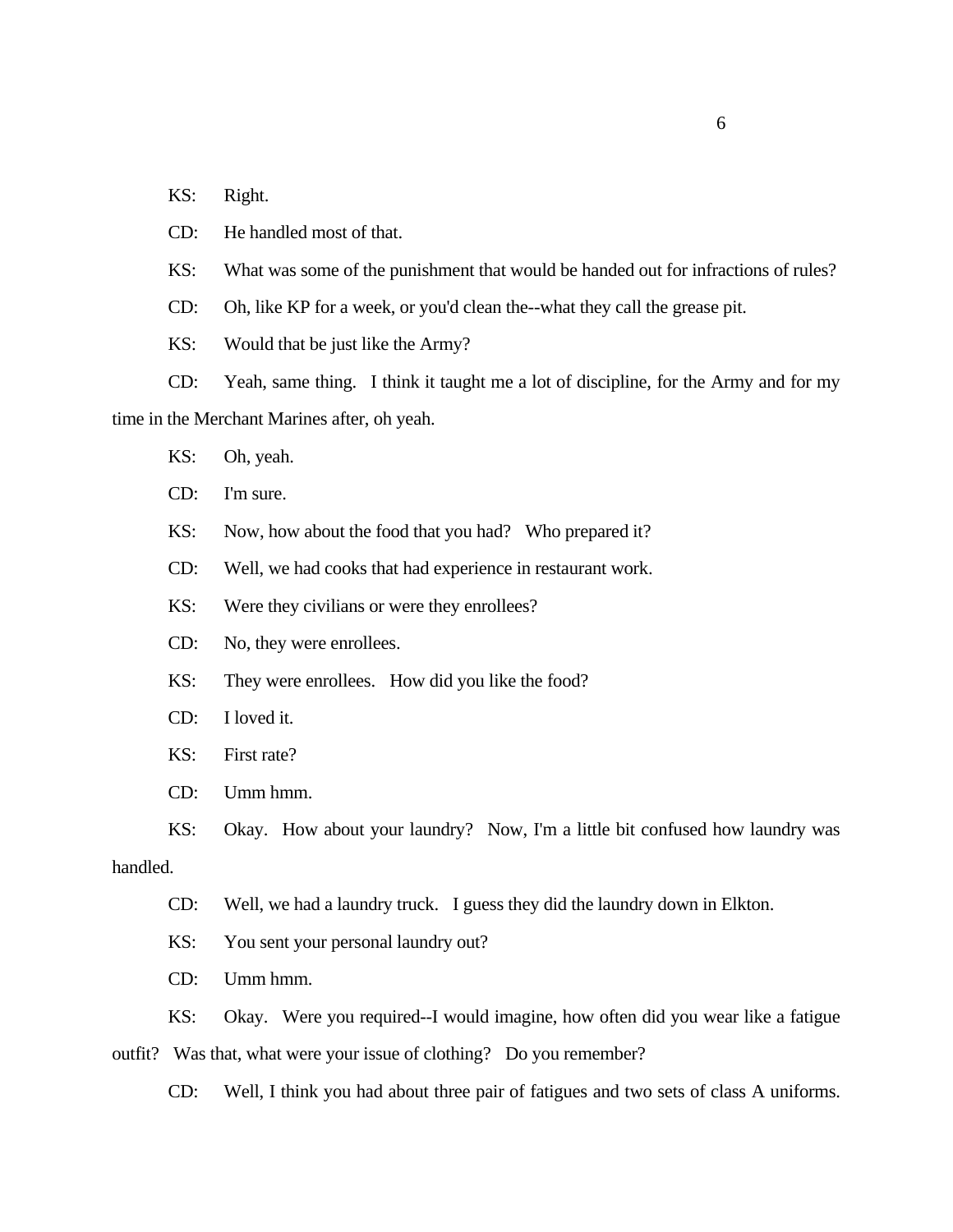Well, khakis, too, in summertime, you know, in the summer, but OD's in the winter. Similar to the Army. We had--

- KS: Did you have to fall out for inspection? Like the Army also?
- CD: Oh, yeah.
- KS: Same thing, okay.
- CD: Retreat, and so forth.

KS: How were the barracks heated in the winter time?

- CD: We had wood.
- KS: Woodstoves?

CD: Yeah, I remember. One guy was designated to, you know, to keep the fire going. Travel through the barracks and kept the fires.

KS: How about rivalries? Were there any rivalries between the camps, you know, friendly, bantering around, and stuff like that?

CD: Yeah, yeah, oh, yeah! Yeah, long ball games, you know, and stuff like that.

- KS: But no major problems developed from that?
- CD: No, no.
- KS: Okay.

CD: And no trouble with the small towns, you know, like being unruly and all. Most of the guys were pretty nice when they went downtown. I can't remember one of my buddies being locked up, down in Elkton.

KS: How about religious services? Were they offered to you?

CD: Yes, umm hmm. We had a chaplain.

KS: Was it a military chaplain?

CD: Well, he, yeah, he had a uniform.

KS: Okay. What was some of the hardships that you had in camp, aside from being away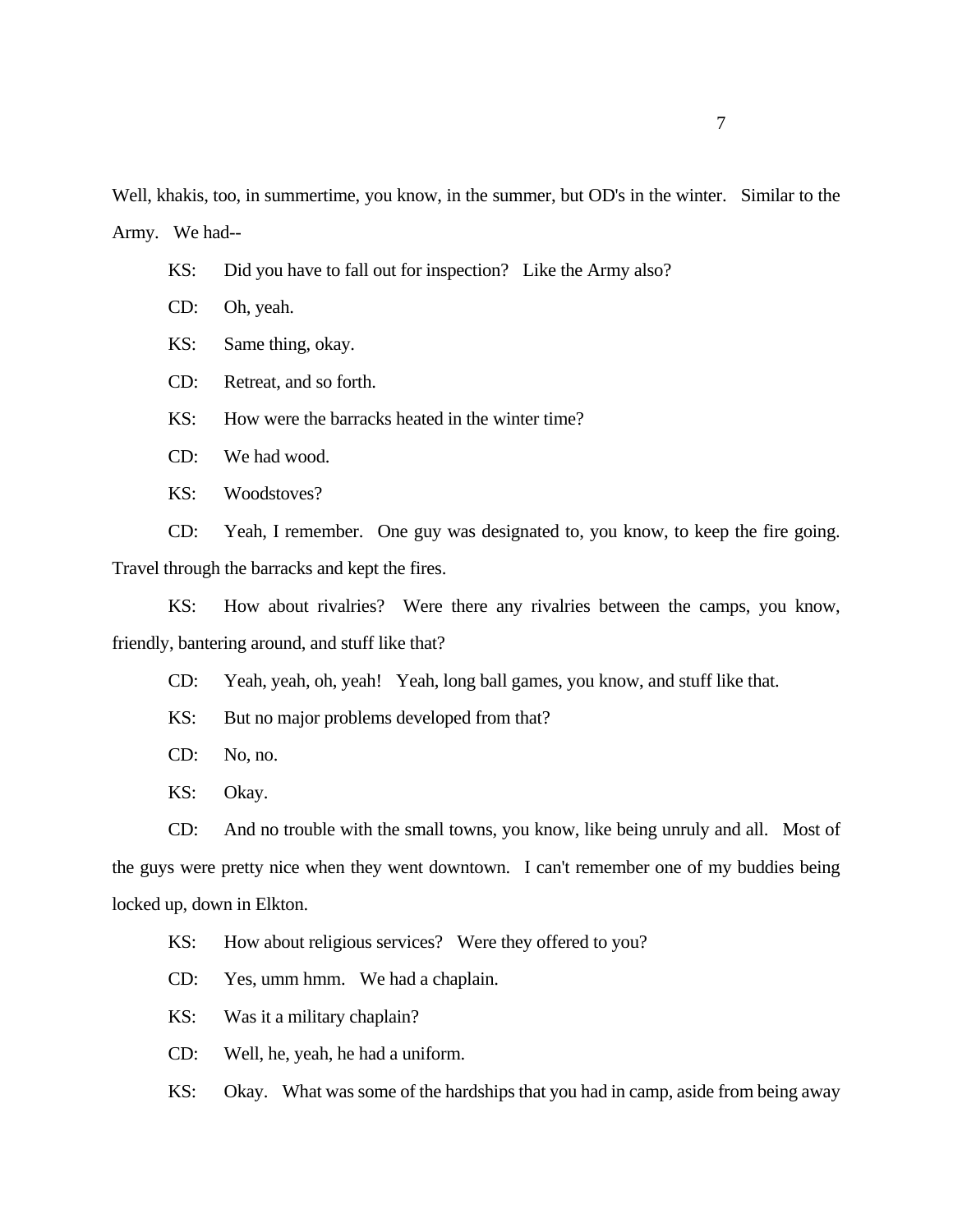### from home?

CD: Well, I guess [laughs] that weather, you know, I mean, out in it in 15--I remember 15 degrees below zero. Out in the--well, if you got real cold, it was permitted to go back to the fire. We had a big campfire, always in the woods.

- KS: While you were working?
- CD: Yeah.
- KS: Oh, I see.
- CD: And you could take a five minute break to warm up a little bit.
- KS: Oh, I see.
- CD: Around the fire, before you go back to the sawing.
- KS: Did every work group have a fire, during the winter so that he could keep warm?
- CD: Yeah, I think they did.
- KS: How did you eat when you were out on work projects?
- CD: Just like the Army. You had mess kits--
- KS: They brought them out?
- CD: --you had your water canteen and everything.
- KS: The trucks bring hot meals out to you?

CD: Yeah, trucks brought the hot meal out and you had your canteen with you at all times and your water, your mess kit.

KS: Now, how about educational classes, did you attend any while you were here in the CCC?

CD: Yes, they had some educational class. We had a, well, we had a guy we call, we call him "Beat Him Up", he's the educational advisor. He was a good boxer and I took some boxing lessons from him. He had different classes for woodcraft and stuff like that.

KS: Okay. What educational classes did you attend while you were here?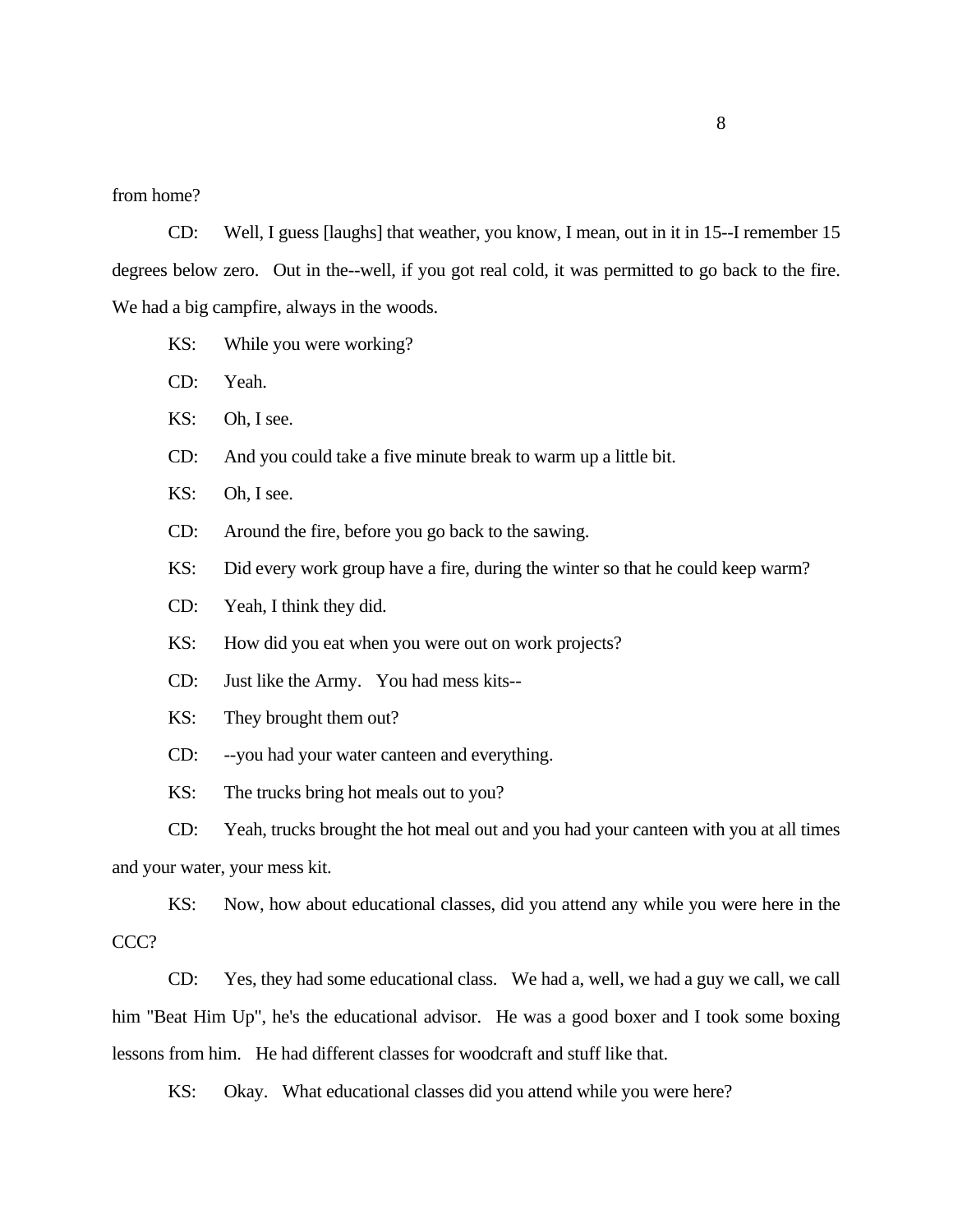- CD: Nothing with books. Mostly it was just craft work.
- KS: All right, they offered, like, see, they offered like first aid and ...
- CD: Yeah, oh, yeah--
- KS: --you know, things like that.
- CD: I took the first aid and the advance course in first aid.
- KS: Oh, I see. Okay. How about medical services, were they available to you?
- CD: Yes, I never remember getting sick, but [laughs] --
- KS: But they had services--
- CD: But they had it, yes.
- KS: And dental work, too?
- CD: Umm hmm, yeah.
- KS: Now, what part of camp life did you enjoy the most?
- CD: I guess liberty, you going on down on liberty, I guess, to the town.
- KS: How often did you get home?
- CD: Well, I walked home every weekend. If I didn't go to town on the truck, I would walk

## home.

- KS: About how far was home from your camp?
- CD: Well, let's see, it's three miles from Skyline Drive, I'm not sure how far it is back here

[referring to Byrd Visitor Center]. What is it, twenty-six miles or . . .

KS: Yeah, roughly.

CD: Roughly, roughly. I'd say three miles from the top, from Spottswood . . .

KS: The trail.

CD: Called Spottswood Trail. 33 [referring to Rt. 33] and 3 down, that's six mile. Short

walk. [laughs]

KS: Now, you told us that your first job was really just clearing the dead chestnuts, and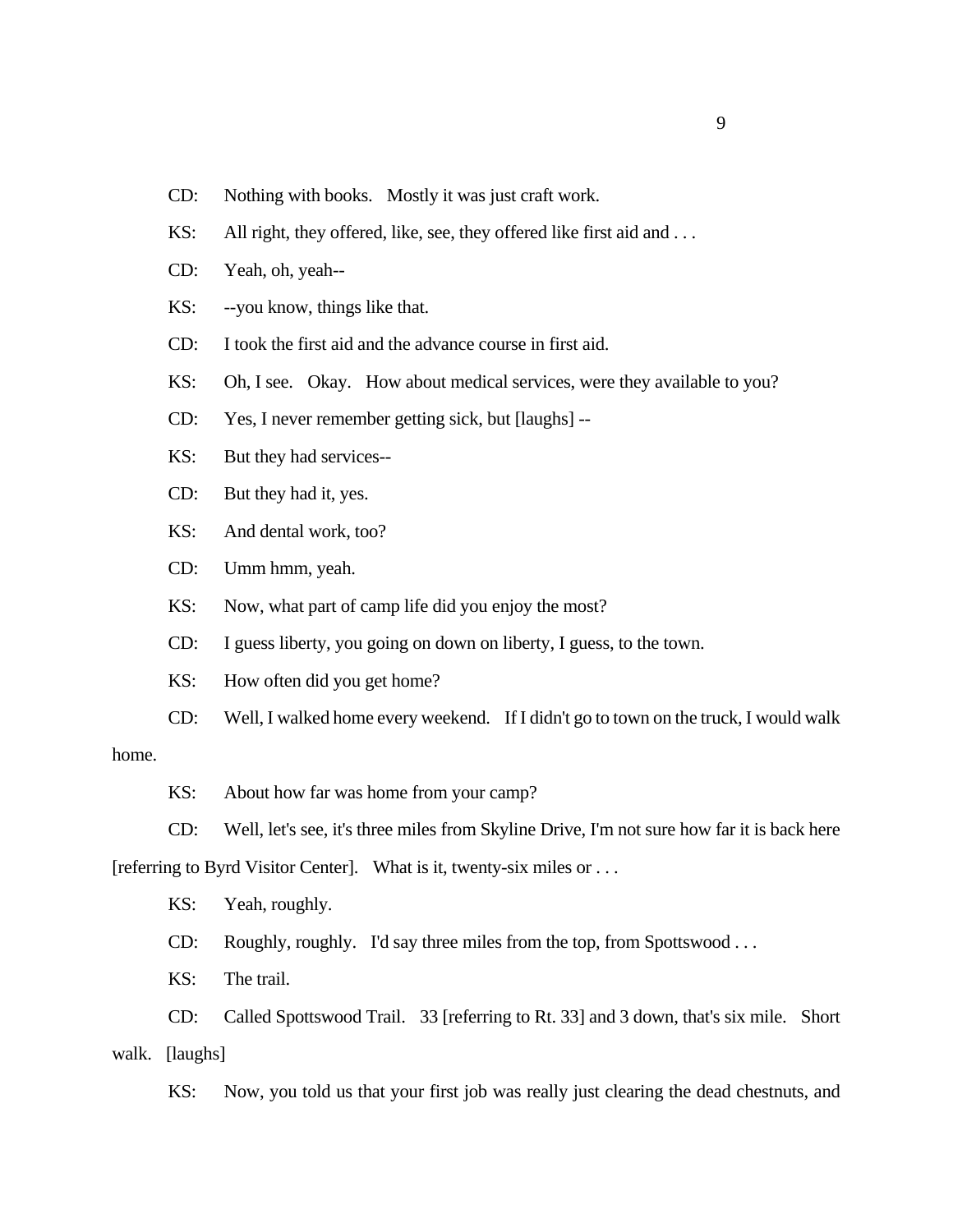everything else.

CD: Umm hmm.

KS: Other than that, what other jobs did you perform?

CD: I drove a truck.

KS: Right.

CD: I was in training, when, at the last, for that fire station on Hightop Mountain. There was, they had a fire tower up there. Built of wood, yup, and two guys in it, two days a piece.

KS: And you were trained, trained for that?

CD: I was in training then, but I--

KS: Oh, I see. And then what would your job up there be, just to spot fires?

CD: Spot fires and call in.

KS: Call in. What were your first impressions of the Park? Of course you were a local, and you knew about it, but when you first got up into camp, what were your first impressions?

CD: Well, it was something new. Wearing a uniform, and obeying all the laws! [laughs hard]

KS: Yeah, that's the hardest part.

CD: Yeah.

KS: How about people that you met while you were in camp. Is there two people that stand out, or more that stand out in your mind? That you really liked or impressed you quite a bit?

CD: Yeah, I guess. Our father figure was, uh . . . his first name . . . I know his last name was Graham. Uh, Mr. Graham, we used to call him. He took everybody under his wing. And he'd teach you a lesson, too, when you got mitts on with him [laughs] He was good. He'd go three rounds, he'd allow you three rounds, and then he'd take on about six guys, three rounds each. And after he took on the six guys, he'd go through his exercises, for about a half an hour.

KS: You mean he boxed three rounds with six guys?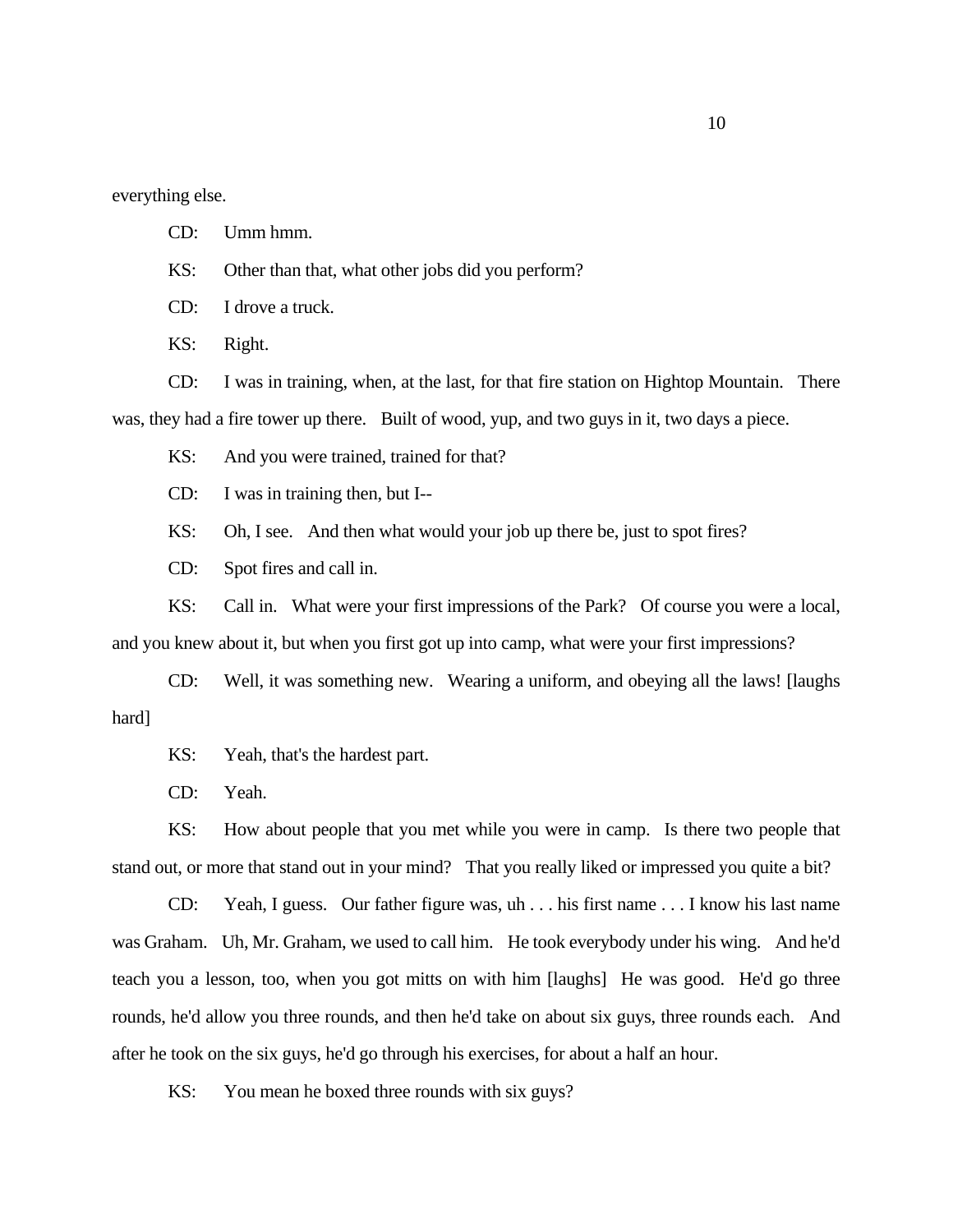CD: Six guys! And then he would--at least a half an hour, exercise. On the floor, and he would bend, and push-ups, and everything.

KS: Was he a young man?

CD: No! He would--bald head! I don't know how old he was, but I figured, today, he was at least forty. Forty. Wasn't an old man, but he was in good shape. Oh--

KS: Now, what was he, a foreman?

CD: No, just recreation.

KS: Oh, recreation.

CD: Just recreation.

KS: Was he military, or civilian?

CD: Well, no, he had a uniform on. He had--I don't know what rank he carried, whether it was captain, or what, but he had a uniform on.

KS: Were you required to do much physical education? I mean, exercising--

CD: Oh, we're exercising! Oh,I always had my run every morning, you know, circle the

camp.

KS: Now, was that with the group, or you did that personally?

- CD: No, I did that personally, yeah--
- KS: Yeah, but how about group exercise? Did they have group exercises?
- CD: Yes, we had that.

KS: Was that every morning?

CD: Every, every morning, every morning, calisthenics.

KS: Before work?

CD: Umm hmm.

KS: Okay, I see. Here's an area I want to get into with you that I'm interested in. Your family, did they lose their home to the Park?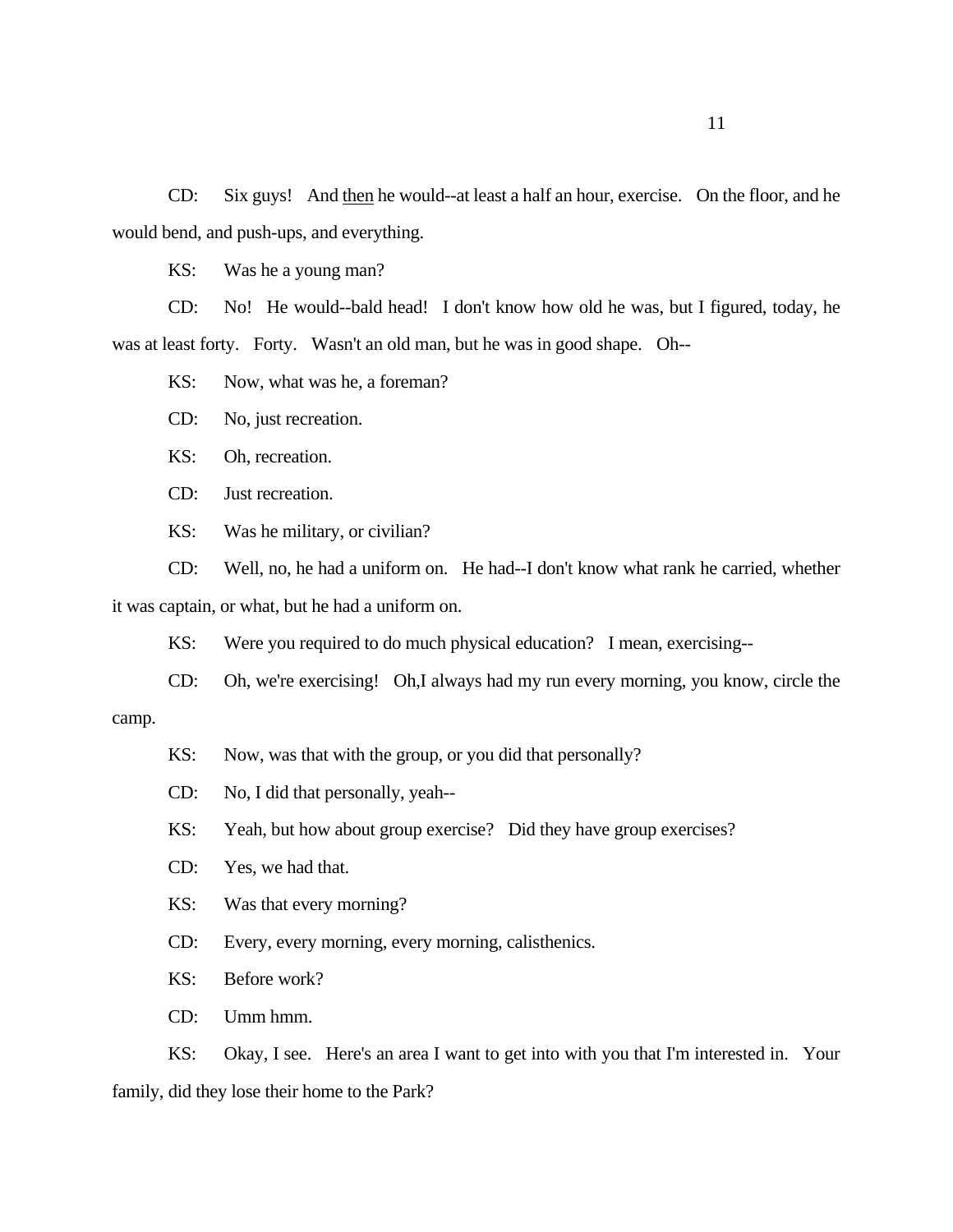CD: No.

KS: Okay. Then what I'd like to know is what were your impressions of the mountain families that you met?

CD: Oh, well, I grew up--

KS: I guess some of them were your relatives.

CD: Yeah. Sure. I grew up right in the mountains. You see, I'm, that's only a short distance off of the top there. I'm on top of the, what we call the Little Mountain, that's the first mountain leaving Stanardsville, when you top that, my home's there. And then I have three miles to the top of the Skyline Drive. Where I meet the Skyline Drive.

KS: I don't know if this is even a fair question, but what was your contact with some of the mountain families around the camp? Do you remember any of them?

CD: No, just in camp.

KS: Just in camp?

CD: Yeah.

KS: Okay. And basically, how were the boys treated by the mountain families, especially boys who didn't live in the area?

CD: Oh, I, uh, they always answered questions for the guys. You know, Pennsylvania guys would love to ask questions about the mountains. Like they ask us questions about the mountains, you know. I got along with everybody.

KS: Some of the boys told me that they would be invited to dinner sometimes in some of the homes. Was that . . .

CD: I never experienced that. Most of the homes were moved out, around Camp 3, ( ). Moved off the mountain, settled down on both side.

KS: What do you remember about the animals that were in the Park when you came in?

CD: Very few deer and bear.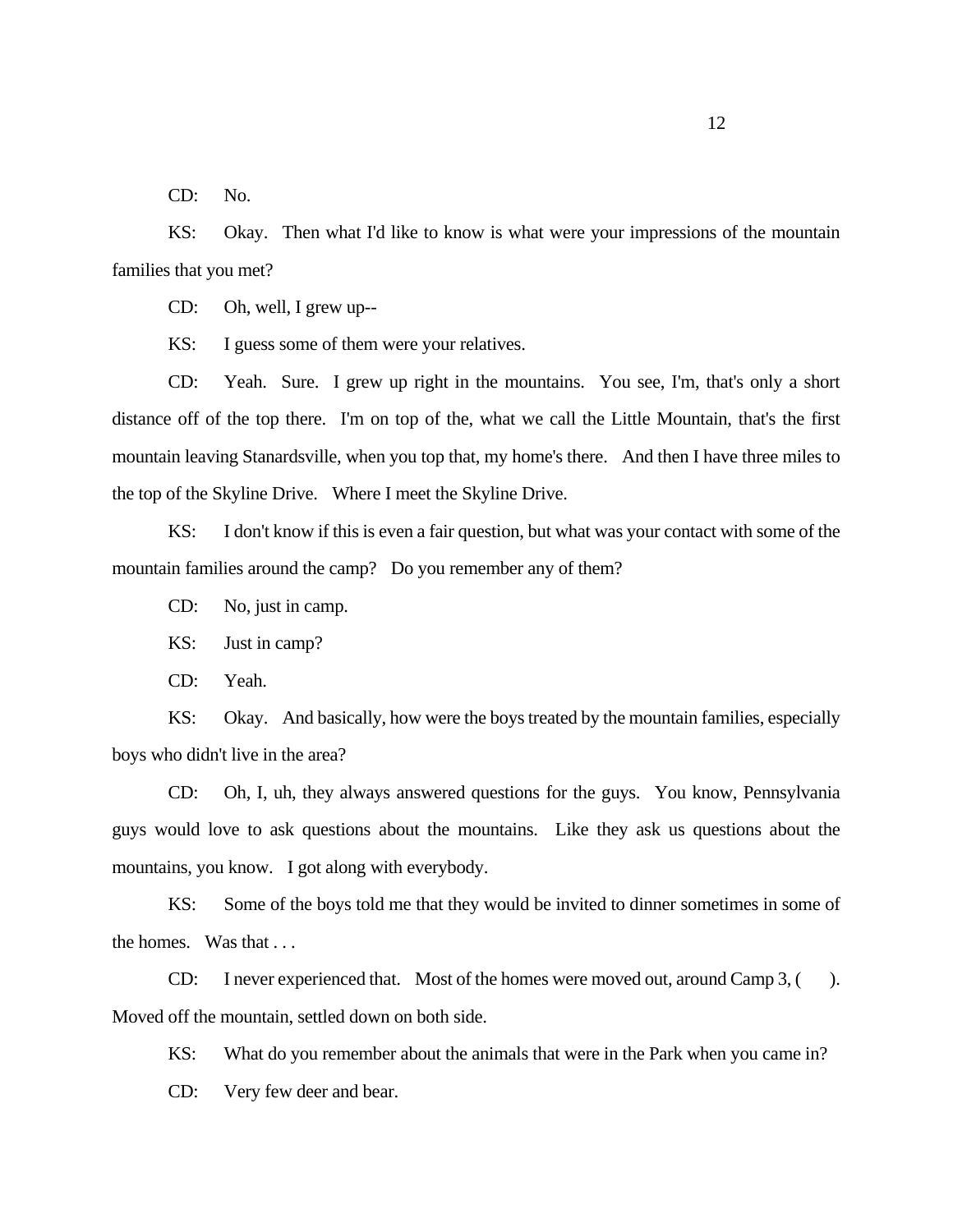- KS: Very few.
- CD: Hardly any deer.
- KS: Any other animals that you would think that were abundant, like rabbits, or ...
- CD: Rabbits and--
- KS: Squirrels?
- CD: Squirrels
- KS: The smaller game animals.
- CD: Fox, and groundhogs . . . snakes, a lot of rattlers [laughs]. We killed a lot of rattlers.

KS: One of the things that we're trying to get an image of is, they say that during this particular time, that the Park was really bare, you know, voided of trees. How do you rate it? Was it really bare or . . .? Now, we're talking about the Southern District, now. Was there a lot of growth of trees, and . . .

- CD: Yeah, a lot of trees through here.
- KS: All through the Southern District.
- CD: Umm hmm.

KS: How does that compare with the northern districts, were they kind of open fields? There was a lot of grazing going on and a lot of dead trees and things and you would think that there was a lot of open space.

CD: Well, there was a lot of fields still open from the farmers that had been there before, and worked it by hand. They dug all the trees, and stumps and everything up by hand. I remember a stump puller, they call it. You used leverage on it, a long pole on the end of some steel and you had to pull. Pulling out the stump.

- KS: I see.
- CD: Some of the old farmers pulling them up.
- KS: Was there any farming going on when you arrived in camp?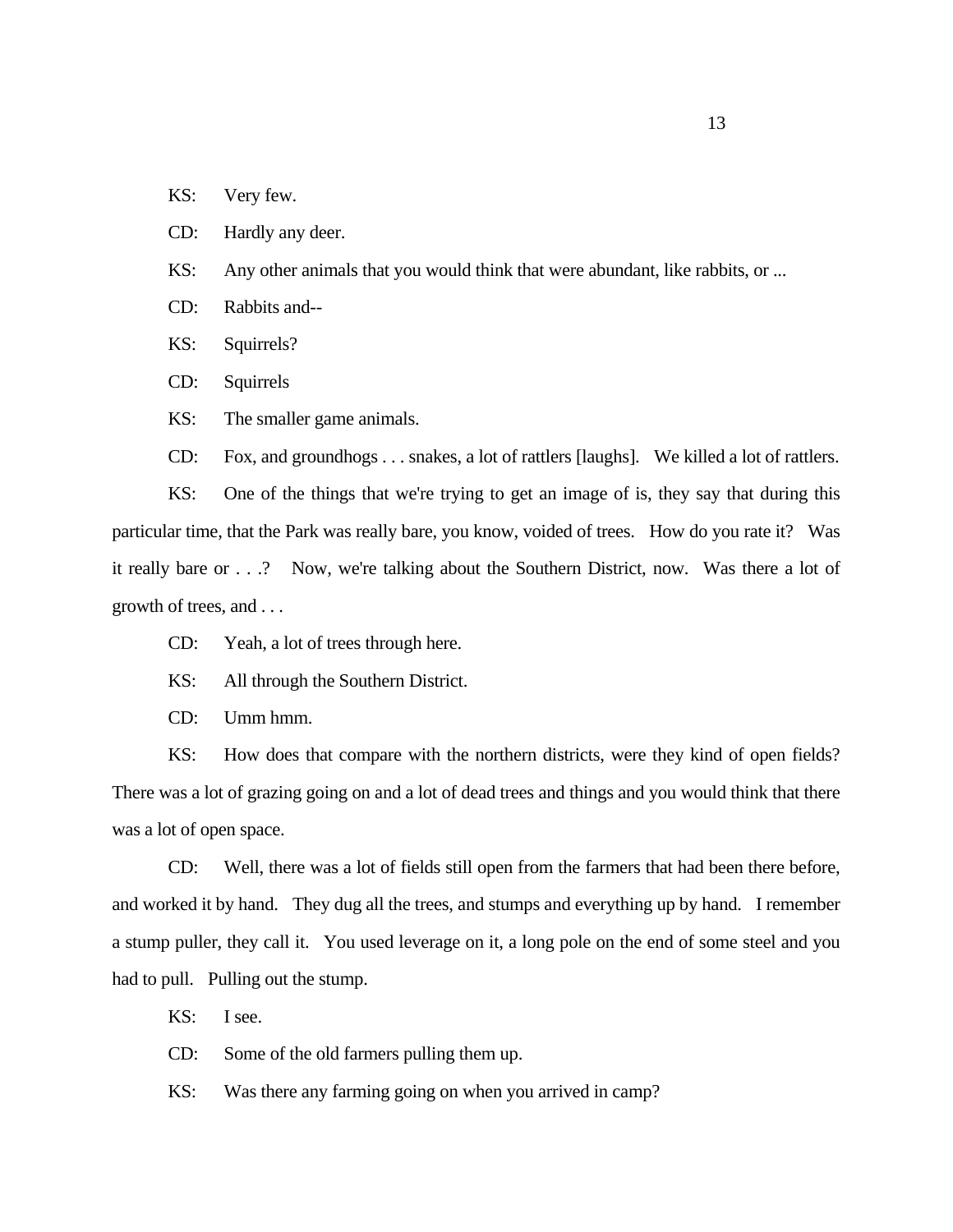CD: Not around Camp 3.

KS: They were gone, okay. What was the weather like, you know, the summers compared to the winters?

CD: Oh, the summers were nice, but the winters were rough

KS: Are they, were they worse than they are today?

CD: Yes. Oh, yeah.

KS: Lot of snow.

CD: Umm hmm, lot of snow.

KS: What kind of depth are we talking about, like six inches or ...

CD: Oh, twelve inches, to fifteen inches.

KS: And that was commonplace?

CD: Umm hmm.

KS: Okay. How does the Park compare now to what it was when you first got here?

CD: Well, I don't know that I've loved it so much. I don't know, it all looks the same in my eyes, I think. All of the mountains.

KS; Here's a question that is troubling for a lot of people, and it has to do with the relationship of the mountain people to the Park. A lot of people were moved from the Park and there's a certain amount of bitterness that still exists in the communities surrounding the area. How do you feel about--since you're local, how do you feel about the Park and what it impacted?

CD: Well, I think they should have let the people live there the rest of their lives, anyway. I mean, you know, 'cause a lot of them didn't live long after they moved out of the Park. I remember three or four passing on after they were moved out.

KS: Was there a lot of sadness among those people who left?

CD: Yes, definitely.

KS: Okay. Well, let's switch to a lighter subject: recreation. We touched a little bit about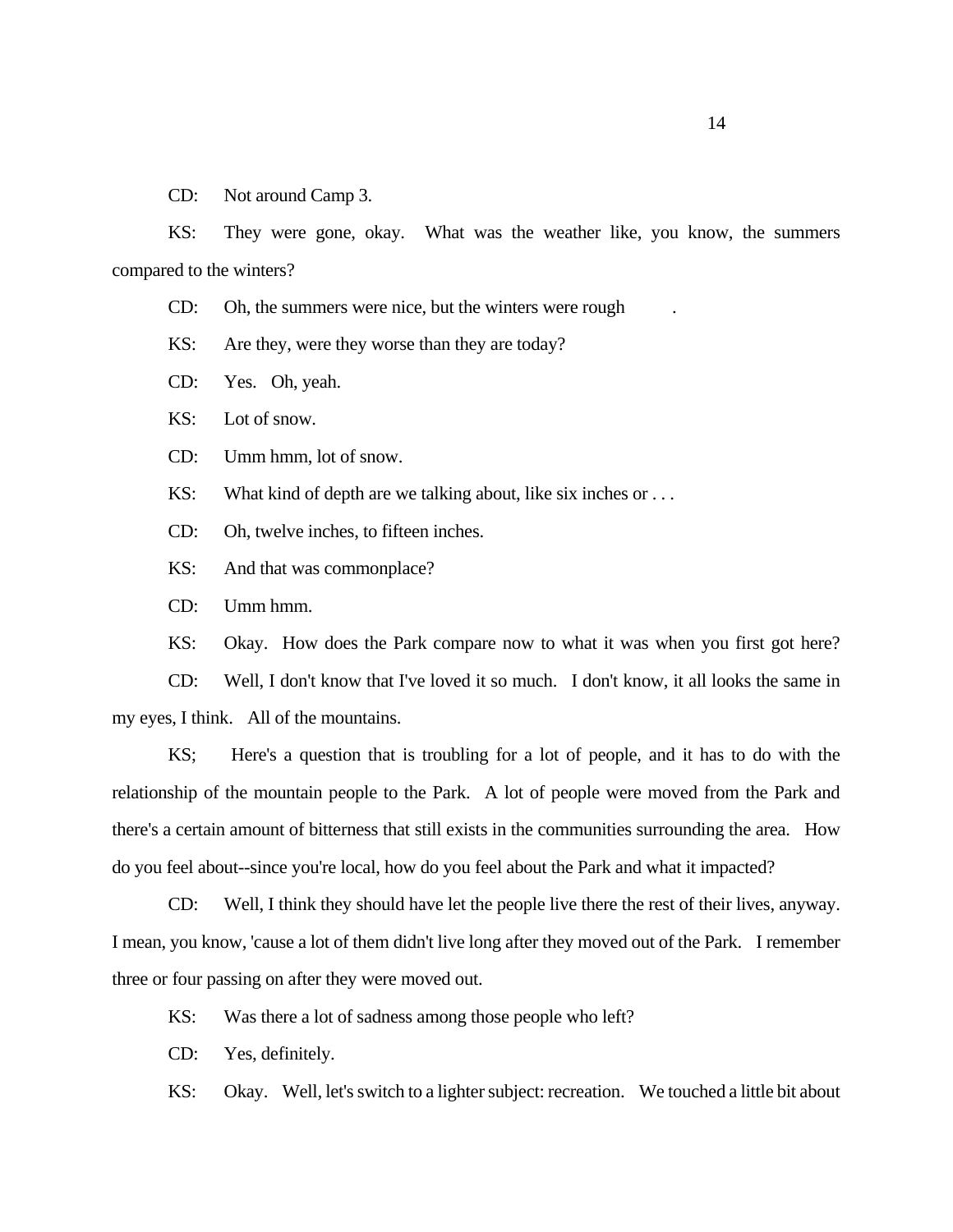it early in our discussion. But, what recreation opportunities did you have in camp to fill out your free time?

CD: Well, boxing, mostly for me--

KS: Did you box?

CD: Yeah. Some of the guys loved baseball, but I never cared for it like they did. They played different camps, some of the guys joined just to get to ( ) the trips back and forth to camp. I think--

- KS: They had basketball, and most of the team sports?
- CD: Yes.
- KS: Now, you said you were boxing. You were, I take it--what weight class were you?
- CD: I was in the hundred to a hundred and ten pound.
- KS: The smaller size?
- CD: Yeah.
- KS: Did you do inter-camp boxing?
- CD: Yeah, we had camp boxing.
- KS: Okay. Some tough guys?
- CD: Yeah. Some pretty tough.
- KS: What kind of, when we talk about boxing, what kind of rules did you have? Was it

## three round?

- CD: Three round.
- KS: Like the Olympics today?
- CD: Yep, right.
- KS: Did you wear headgear--
- CD: No.
- KS: No headgear.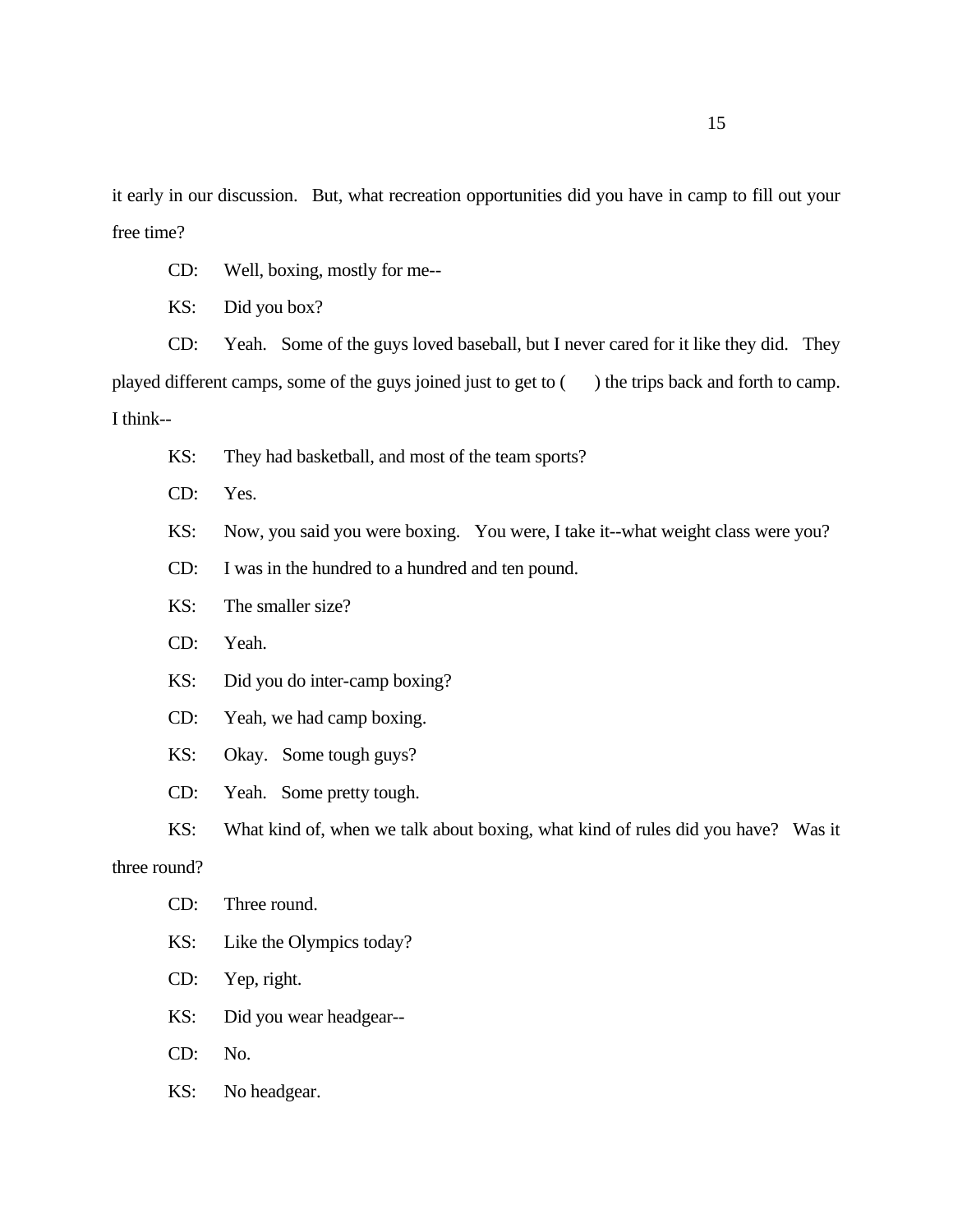- CD: No headgear, no. They didn't have it back then.
- KS: And did they have like rings set up, and--
- CD: Umm hmm.
- KS: Just ...

CD: Yeah, they'd set up the ring. And then we had guys, oh, like traveling, guys that would put on exhibitions. You would come through . . .I remember one. He was calling himself Captain Bob Anderson, the Strongest Little Man in the World. And he put on a show for us. They'd take a quarter out of our pay, out of each one that signed up for it. And in the recreation room. And I'll tell you about some of the things, some of the tricks he performed. He took a twenty penny nail, you're familiar with nails, wrapped a handkerchief around it. And a two by four and drove that through the two by four into the ping pong table.

KS: With his hand?

CD: Umm hmm. And a handkerchief. And he took what we called an inch and a half rope. He made a loop and put it on ten of the biggest men in camp. They weighed 160 to 200 pound. And tried to strangle him. And he had his wife with him, coaching them to pull steady and he cautioned them if he dropped his hand, to stop pulling. But my cousin was on one end of the rope, and they tried to choke him. He got red in the face, but he didn't drop that hand. And after the pull, he said, "Well, men, I'll show you you're not too strong after all." He tied a double knot in that and put that two by four with the twenty penny spike in it, on over top of the knot, then wrapped that around his hand, his wrist, and started pulling. He must have stood there and ( ) strand after strand, (C). Then he threw it out on the ground and said, "Okay, you guys break it." Then he took, he made a saddle, like a bosun's chair, out of the other end of the rope, got the heaviest man- his name was Maxwell Swope (sp?). Put him in that. He weighed 235 pound. Then he put a hanky around the rope and started heaving it around and round. And got it, [laughing] right, standing out straight, you know! And I yelled "Let him go!" He said, "I'll kill you when he gets done, Dean, I'll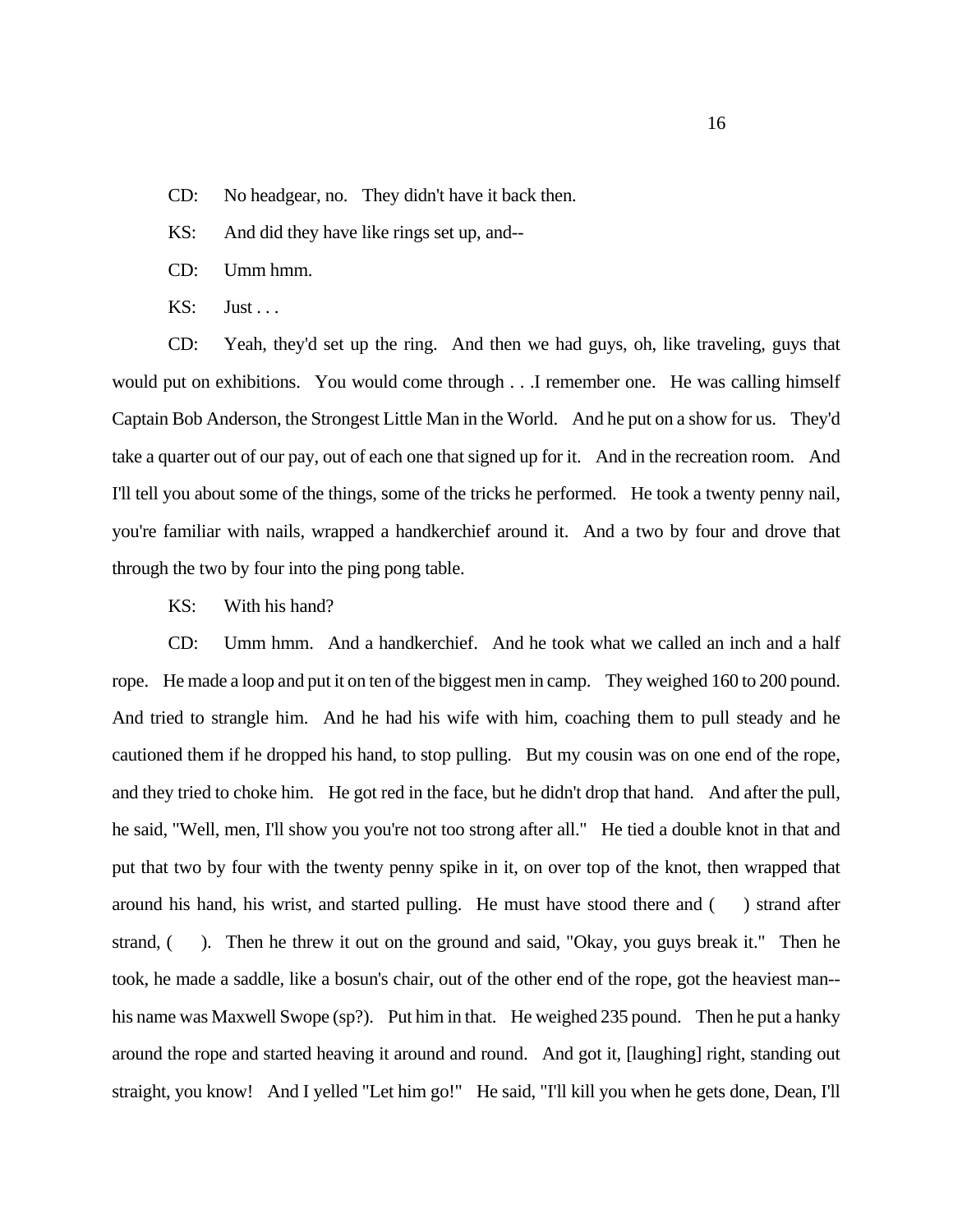kill you!"

- KS: Did they have many people touring as entertainers, the camps?
- CD: Quite a few.
- KS: What kind of entertainment did they bring in?
- CD: Well, they had some dancers, and not, not girly-girly sort of thing.
- KS: Just straight entertainment,
- CD: Yes, straight entertainment.
- KS: Would you compare it like to the USO, like for the military?

CD: Yeah, yeah, oh yeah. We had a USO traveling around to some of the places. I fought for the USO up Clifton Forge, once, one of the battles up there. They charge, say, you know, quarter to get in to it. That was donated to the guys there.

- KS: While you were in the CCC, did you date any local girls?
- CD: No, I was a little bashful around girls.
- KS: And of course you were quite  $($ ).
- CD: Yeah. They didn't have enough to go around, anyway, in Elkton.

## [laughter]

KS: Okay, now, after you left the CCC, what kind of life did you have? What was your career like?

CD: Well, I moved to DC with an uncle, and worked part time on a moving van. I worked at Brigg's Meat there, until I got in too many parking tickets and trouble with the law. And I moved on to Baltimore and got a job with ( ). I was helping to build the planes for them when I went in the Army.

- KS: You were in the Army?
- CD: Umm hmm.
- KS: During World War II, I take it?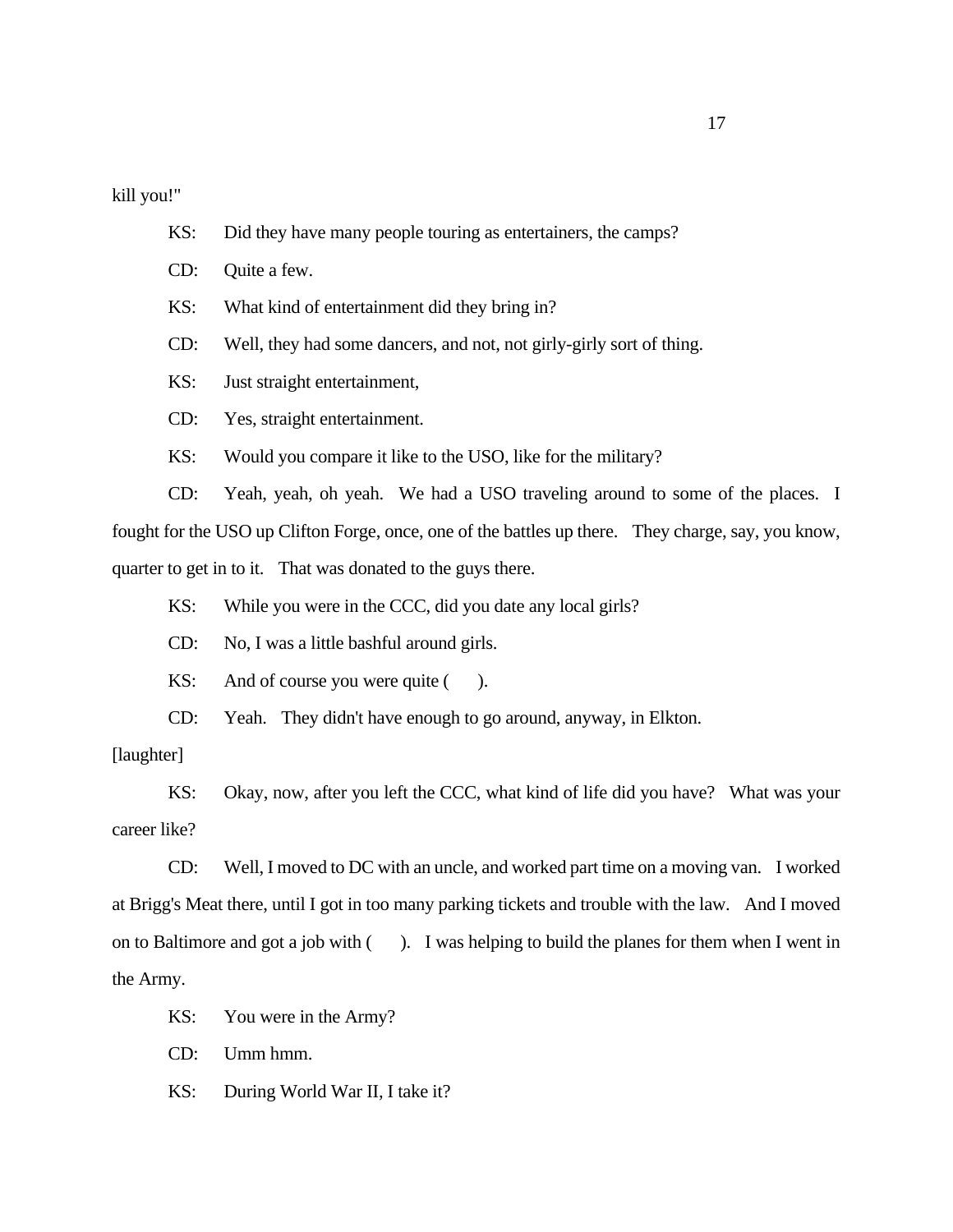CD: Yes.

KS: What theater of operations were you in?

CD: I was just in the Air Force ground crew, Air Force.

KS: Were you stateside, or overseas.

CD: Stateside.

KS: Stateside. How would you say the CCC affected your life?

CD: Well, I think it made a, helped to make a man out of me. You know, discipline, and everything. I mean, I knew there was a better life ahead for me. After I left the CCC's, I was looking forward to a lot of traveling, and I got it. My first big city was D.C., on to Baltimore. After I got out of the Army, I went back to Baltimore and then I joined the Merchant Marines.

KS: How long were you in the Merchant Marines?

- CD: Twenty years.
- KS: And you retired from there, I take it? What did you do after the Merchant Marines?

CD: I, my wife talked me--I'd still be in the Merchant Marines. She passed away thirty years ago, God rest her soul. She talked me out of there because, it'd been thirty years, I guess. But I was buying property all the time in Baltimore and I have some apartment houses in Baltimore.

KS: So you're a property owner and you have apartments that you rent?

CD: Yes, yeah.

KS: Oh, very good.

CD: I have three buildings.

KS: Looking back, what do you think of your CCC experiences?

CD: Wonderful. Wonderful.

KS: Wouldn't trade it for anything?

CD: Nothing. I don't care. Hey, not even for my Army and Merchant Marines life. I loved it.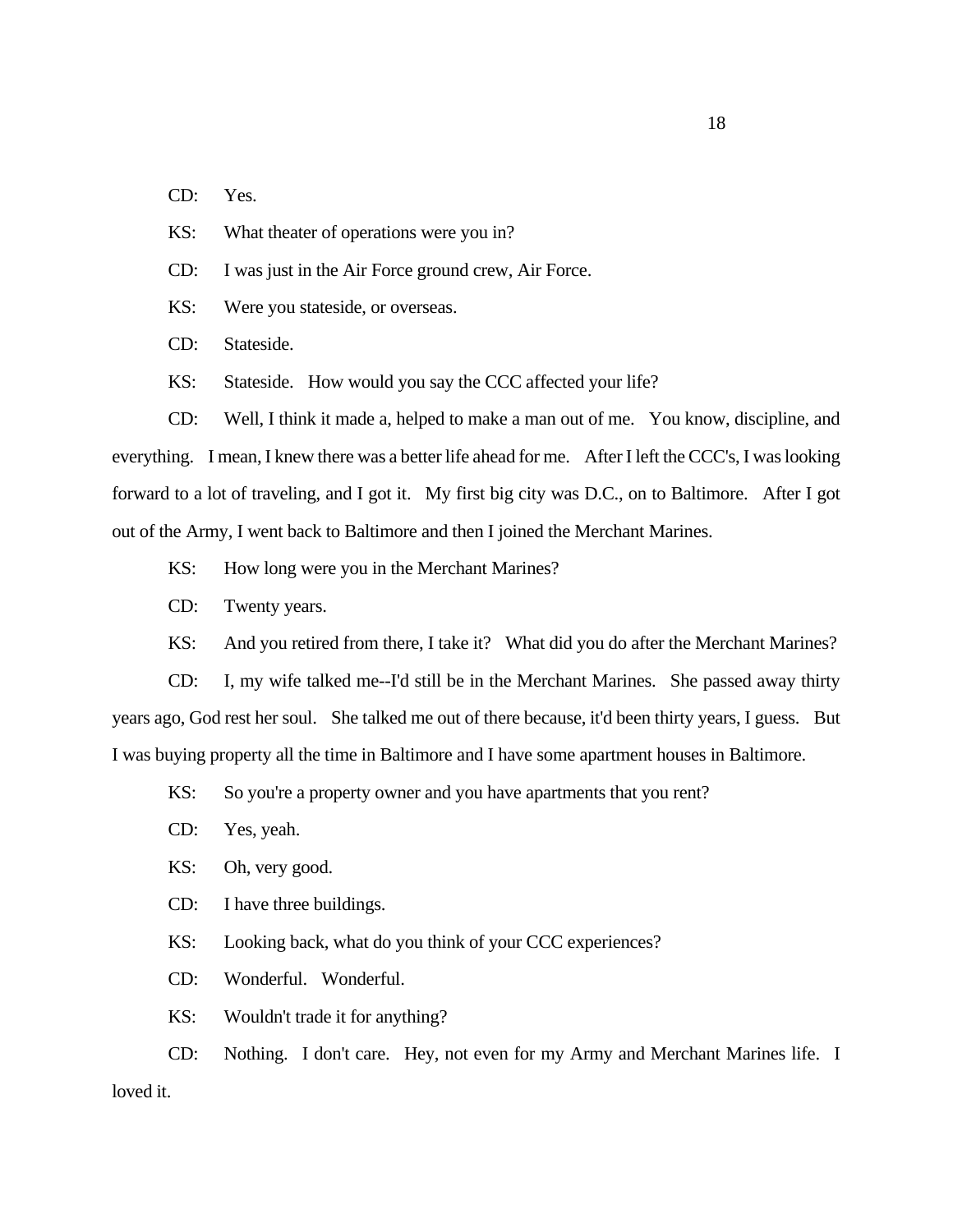KS: Most boys say that.

CD: Yeah. Loved it. I wish they had it again for the younger generation. Take a lot of people off the welfare, young people. I know five or six that are on welfare right now in Baltimore, that should be in camp.

KS: Be helpful.

CD: Like CCC's.

KS: Clinton, I want to thank you very much for your interview and for your insight into your life in the camp. Thank you again.

CD: Thank you. It's been my pleasure.

## END OF INTERVIEW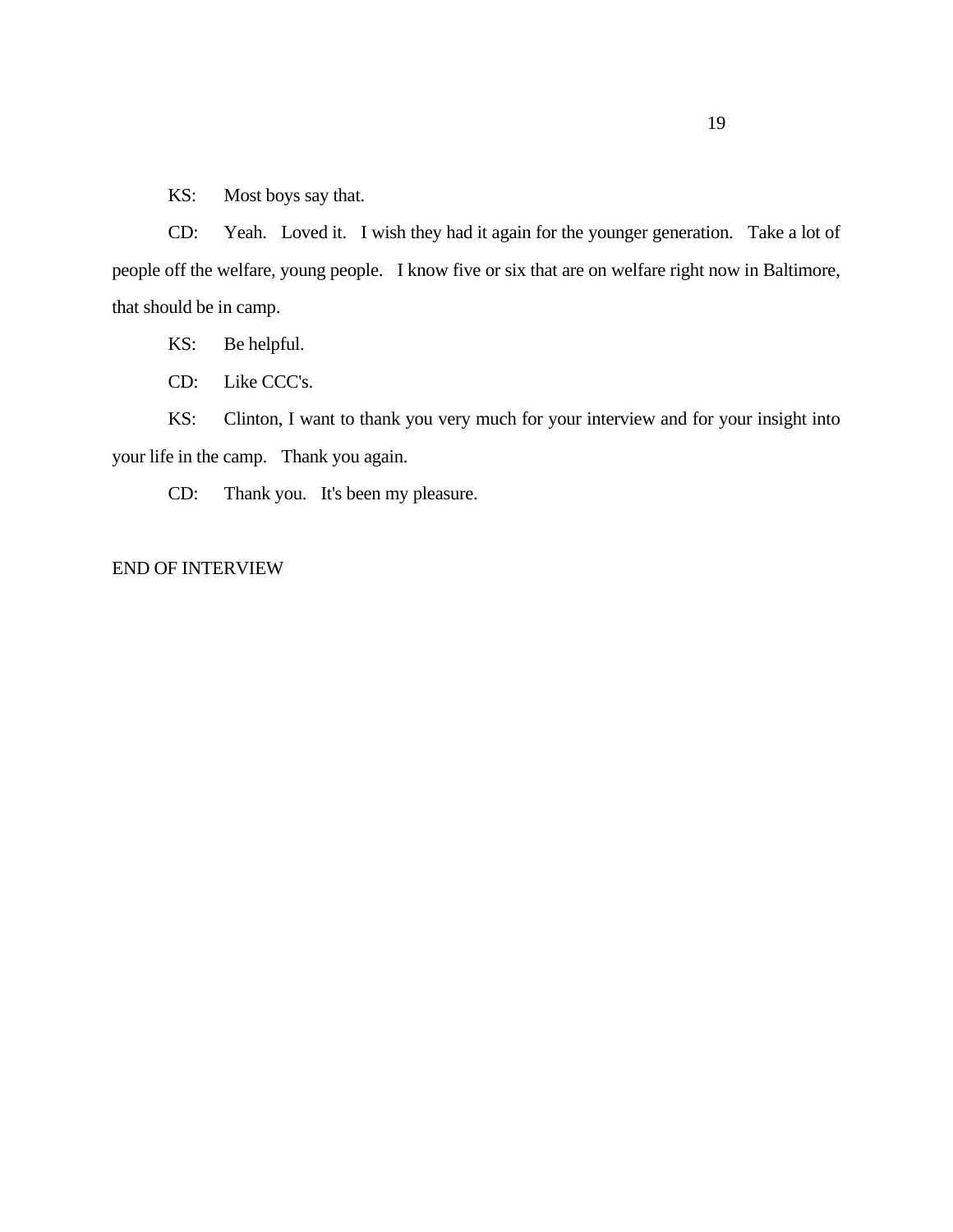Interview

with

# CLINTON HARRIS DEAN

October 1, 1995

Interviewer: Kenneth Steeber

Transcribed by: Joy K. Stiles

Shenandoah National Park Luray, Virginia

Original manuscript on deposit at Shenandoah National Park Archives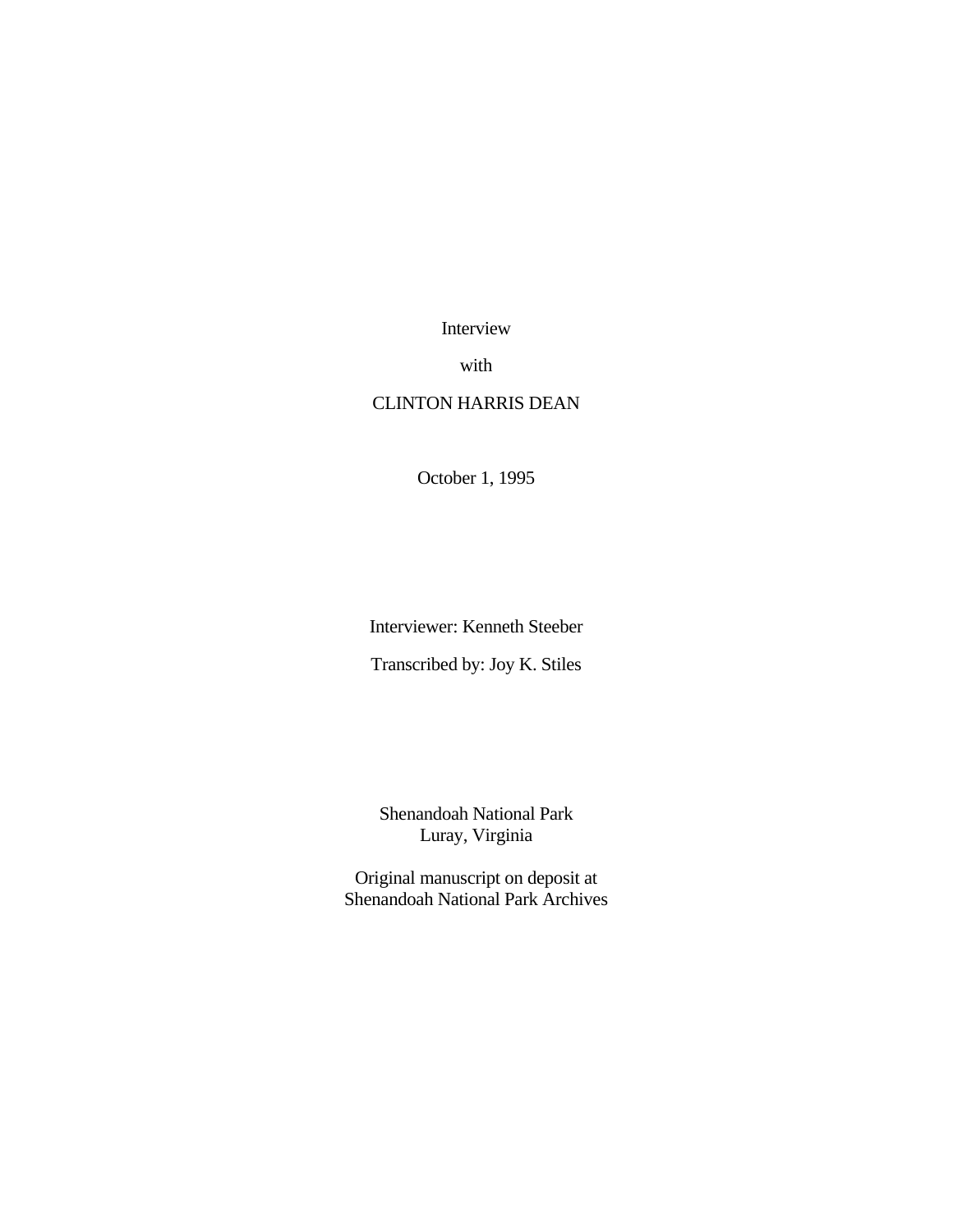# **INDEX**

Interview with

# CLINTON HARRIS DEAN

October 1, 1995

Interviewer: Kenneth Steeber Transcribed by: Joy K. Stiles

Shenandoah National Park Luray, Virginia

Original manuscript on deposit at Shenandoah National Park Archives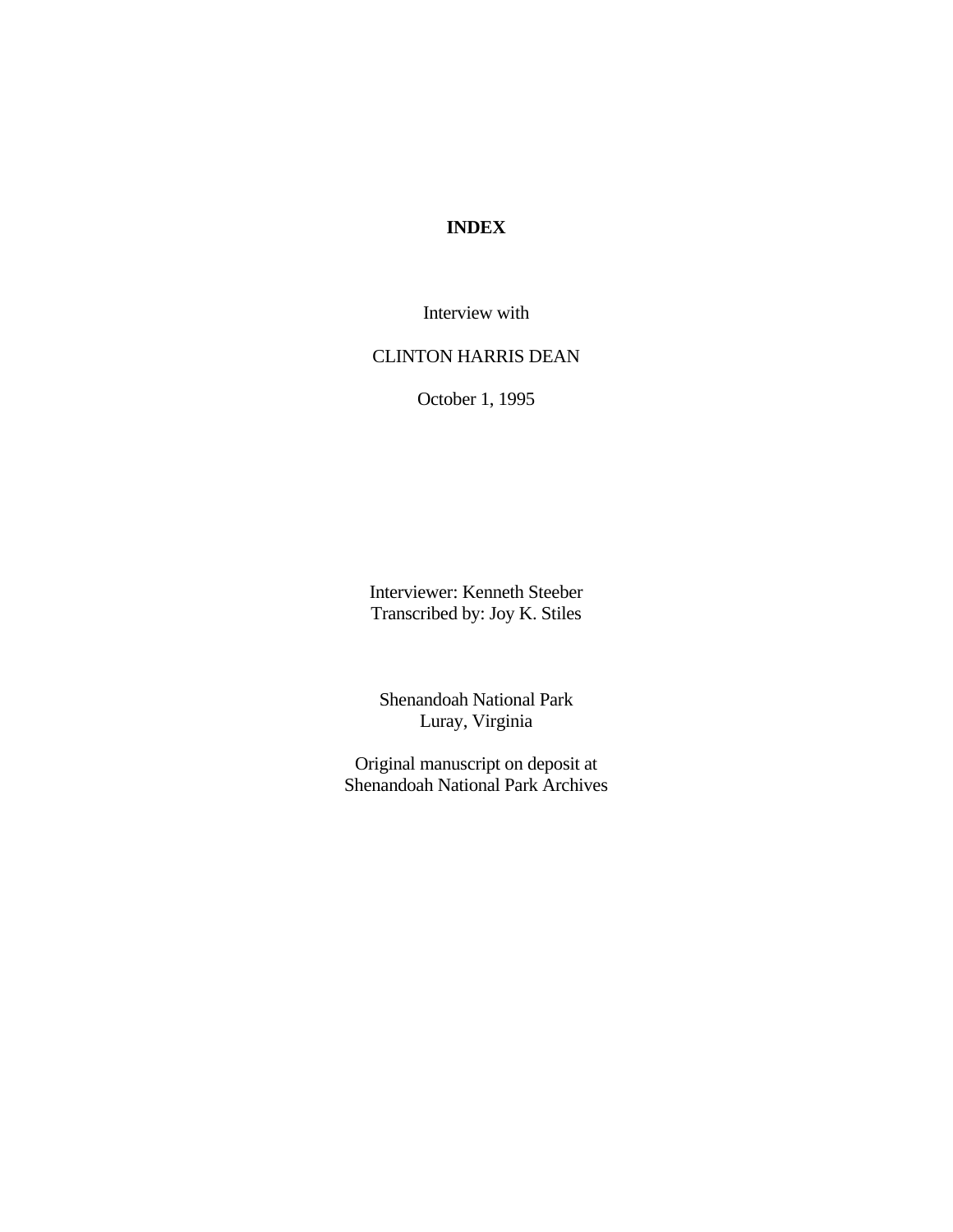## **INDEX**

### Side A:

Clinton Dean is a former Civilian Conservation Corps enrollee stationed in Shenandoah National Park from 1937 to 1939. Dean is a native of Greene County, Virginia, just outside the park boundary near the dividing line of the Central and South Districts. The interview begins with Dean recalling his joining the CCC at age 16. He arrived at the Park during the wintertime and was stationed at Camp NP-3, Company 1387, Baldface, at South River. He describes the routine of a normal day. Dean worked primarily cutting dead chestnut trees, but also built fire trail, fought forest fires, did road embankment work, drove a dump truck and trained for fire tower duty.

Dean discusses discipline in the camp, and a few incidents of problems. He then talks in general about food, laundry, uniforms, living in barracks and religious services. He relates his experiences working in severe winter weather. He recalls educational classes available. Dean used weekend "liberty" time to go home, often walking the six miles. He recalls in particular Mr. Graham, a recreation leader who impressed Dean with his level of fitness. Dean gives his impressions of the mountain families, most of whom had been moved off the mountain by this time. He briefly discussed wildlife and vegetation, then returns to talk about the winters on the mountain.

Dean voices his opinion of moving the former residents off the mountain to make way for the Park. He then talks about recreation in the CCC, particularly the boxing he was involved in. Dean remembers that there were traveling entertainers who would visit the CCC camps and relates an exhibition put on by "Captain Bob Anderson, the Strongest Little Man in the World." After talking about his life after he left the CCC, Dean reiterates his fondness for his CCC days, wishing something like it was available to young people today.

End of interview.

#### Key words:

| p.18-19                             |
|-------------------------------------|
| p. 8                                |
| p.10,12,17-                         |
| 18,20                               |
| p. 3                                |
| p. 4                                |
| p. 6                                |
| p.10                                |
| p.18-20<br>entertainment, traveling |
|                                     |
|                                     |

| fire tower, Hightop            | p.11        |
|--------------------------------|-------------|
| fire trails, construction p. 4 |             |
| fires, forest                  | p. 4        |
| food                           | p. 7,9      |
| Graham, Mr.                    | p.12        |
| <b>Greene County</b><br>p. 1   |             |
| laundry<br>p. 7                |             |
| liberty (free weekend time)    | p.10        |
| medical services available     | p.10        |
| <b>Merchant Marines</b>        | p.21        |
| mountain families              | p. 13-14,17 |
| physical fitness<br>p.13       |             |
| planting vegetation            | p. 5        |